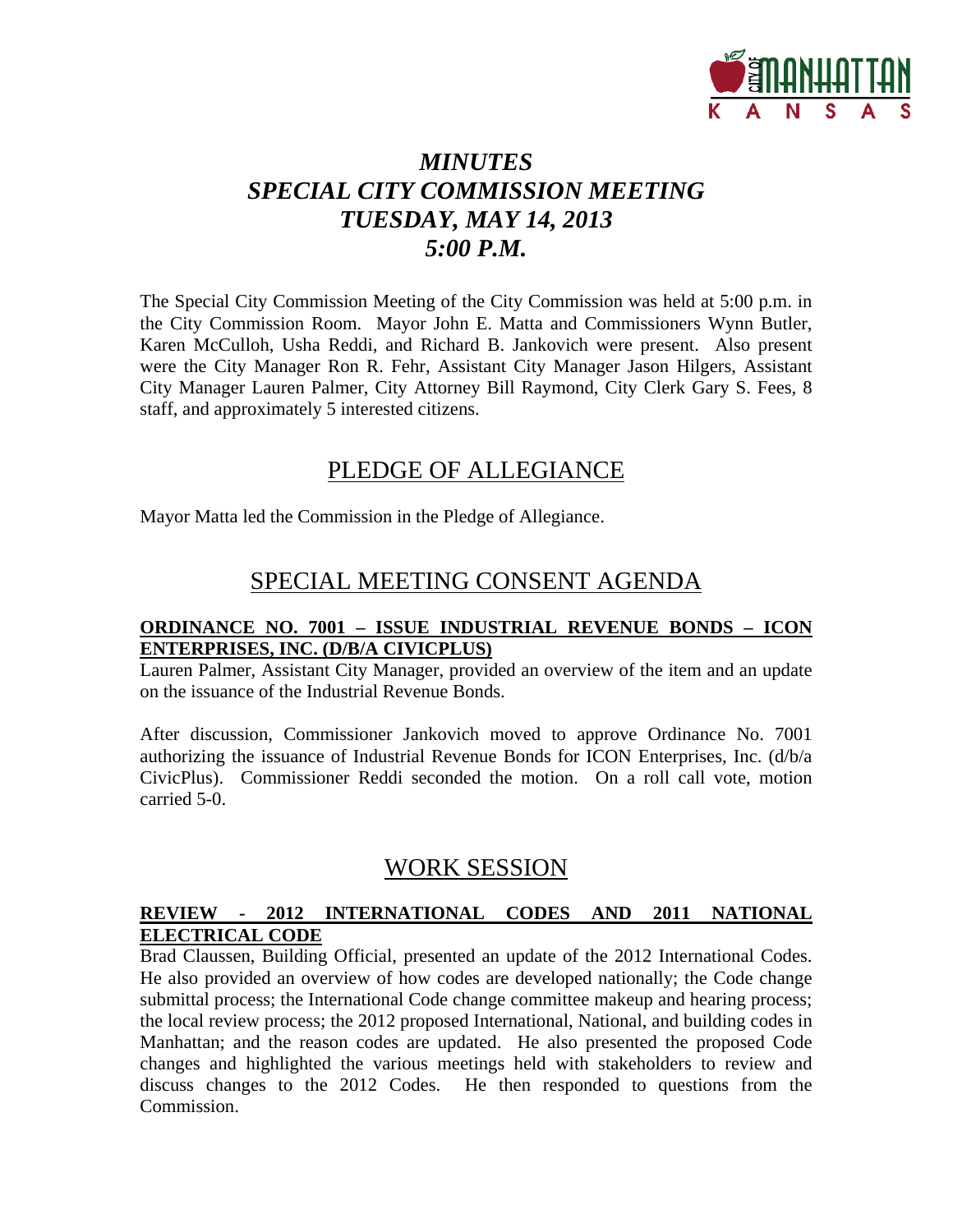# WORK SESSION *(CONTINUED)*

#### **REVIEW - 2012 INTERNATIONAL CODES AND 2011 NATIONAL ELECTRICAL CODE** *(CONTINUED)*

Rick Stillwagon, Fire Marshal, presented an overview of the significant changes to the 2012 International Fire Code (IFC). He then responded to questions from the Commission.

Ryan Courtright, Plans Examiner II, presented significant Code changes and changes to the Code that would provide greater flexibility. He also presented proposed contractor licensing changes and provided other Kansas municipalities adopting the 2012 International Code Council (ICC) Codes. He highlighted the Insurance Services Organization (ISO) and informed the Commission that Manhattan received a very good rating in the recent ISO building code effectiveness grading for the community. He then responded to questions from the Commission.

Brad Claussen, Building Official, responded to questions from the Commission regarding lumber materials and the proposed requirement for the underside of floor trusses or engineered floor joists to be fire protected.

Patrick Schutter, President, Flint Hills Area Builders Association, informed the Commission that the Builders Association endorsed the proposed adoption of the 2012 IBC with the revisions that the Code Services Department is proposing. However, he stated that the endorsement was with the exception of requiring sheetrock on the bottom side of floor trusses or I-joists. He mentioned several drawbacks for the consumer with this proposed Code requirement.

Ryan Courtright, Plans Examiner II, and Brad Claussen, Building Official, responded to additional questions from the Commission and provided clarification on licensing provisions, Code requirements, and continuing education courses.

Patrick Schutter, President, Flint Hills Area Builders Association, responded to questions from the Commission regarding continuing education.

Ryan Courtright, Plans Examiner II, and Brad Claussen, Building Official, responded to additional questions from the Commission regarding acceptable building materials, building permit process, licensing of contractors, insurance requirements, ISO grading system and ratings, timeframe for Code implementation, cost assessments, and Code requirements for single-family and multi-family dwellings.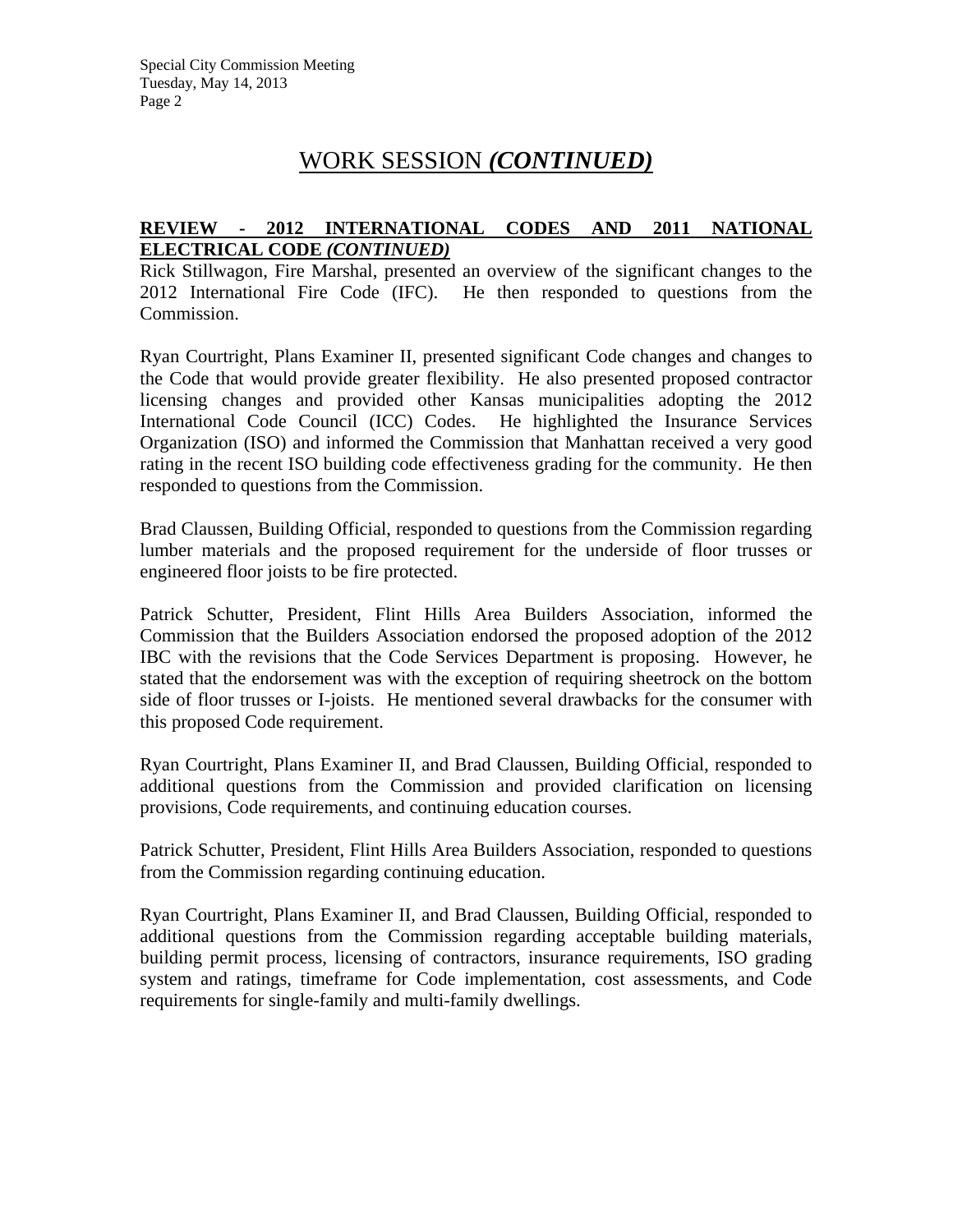# WORK SESSION *(CONTINUED)*

#### **REVIEW - 2012 INTERNATIONAL CODES AND 2011 NATIONAL ELECTRICAL CODE** *(CONTINUED)*

Aaron Schwabauer, Vice President, International Association of Firefighters (IAFF) 2275 of Manhattan, asked the Commission to support adopting the proposed Code changes and to require lightweight floor joists to be covered for firefighter safety and to reduce the likelihood of early floor collapse. He presented several photos from a house fire in 2012 on Browning Avenue to show a collapsed floor resulting from a fire. He highlighted trends of new single-family dwellings built with and without unfinished and finished basements. He then responded to questions from the Commission.

Brad Claussen, Building Official, provided additional information on the requirement of half-inch sheetrock to be used as a fire barrier in basements. He then responded to questions from the Commission regarding the additional time that the sheetrock would provide in case of a fire before the floor would collapse.

Ben Moore, President, AIA (American Institute of Architects) Flint Hills, informed the Commission that their Association supports the adoption of the 2012 International Building Code with the proposed amendments. He voiced his appreciation for the common sense approach used by Brad Claussen and the City of Manhattan.

Richard Hill, representing the Landlords of Manhattan, informed the Commission that liability insurance would not cover a structure for wind damage. He stated the existing Property Maintenance Code requirements are not subject to just updating a property. He voiced concern with the changes being proposed and with the controversy between the Codes. He asked about the reference to carbon monoxide detectors and requested to meet with the Code Department for additional information and clarification.

Brad Claussen, Building Official, and Rick Stillwagon, Fire Marshal, provided clarification on the carbon monoxide detectors. Mr. Claussen informed Mr. Hill that he was willing to meet with him again and discuss any concerns. He also provided clarification on the proposed Code amendments.

Tim Davenport, President, representing the Local IAFF 2275, informed the Commission that improvements of the International Building Code will protect firefighters further. He asked the Commission to adopt the proposed changes to make it safer for firefighters and to provide additional time in response to a fire.

Patrick Schutter, President, Flint Hills Builders Association, stated that their Association supports the Code changes being proposed, with the exception of the half-inch sheetrock being required on the bottom side of floor trusses and I-joists. He said that he understood the firefighter's stance on this item, but voiced concern with there being no building codes across the river and pricing builders out of the market in Manhattan.